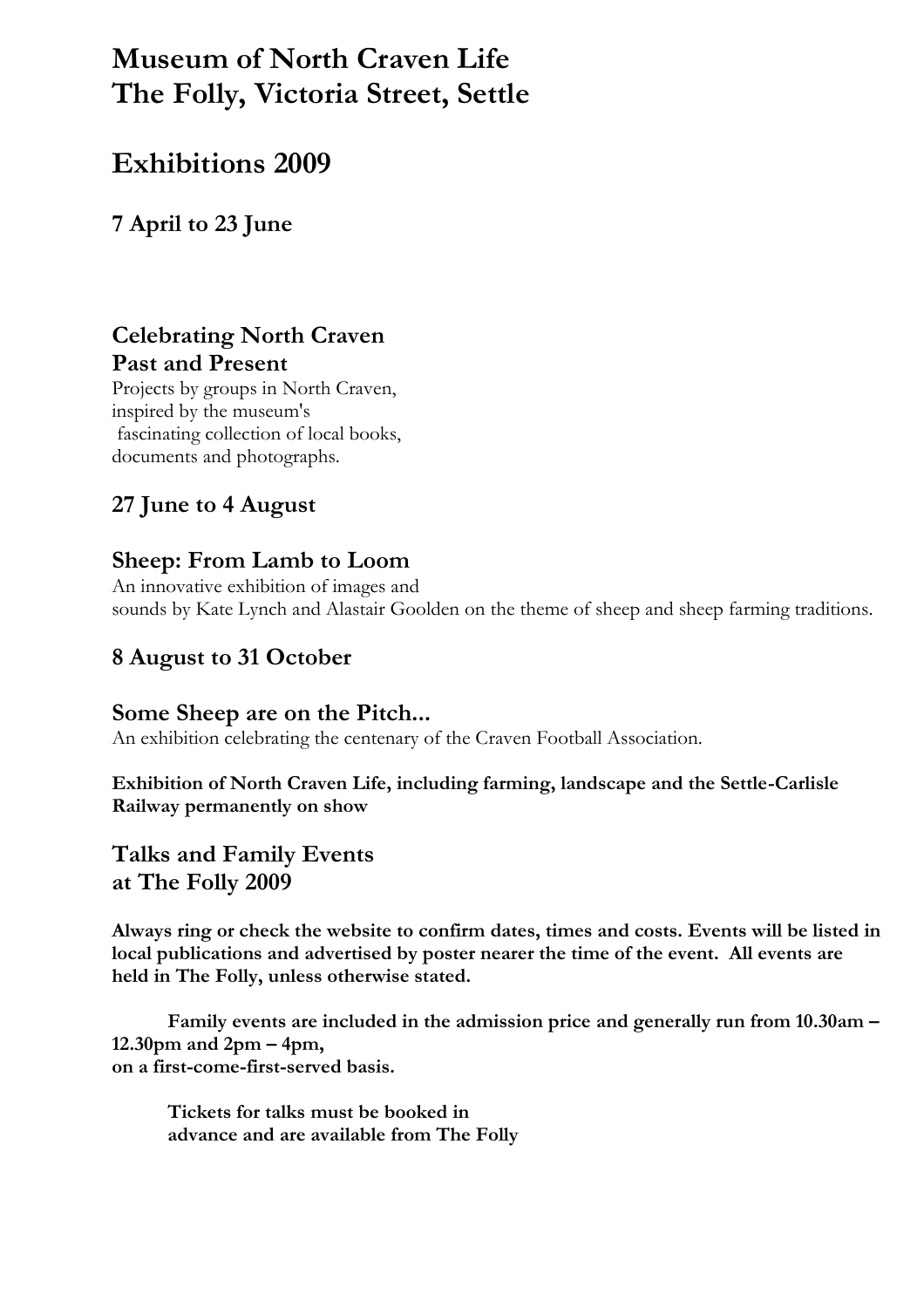#### **and Settle Tourist Information Centre.**

#### **February: Wednesday 25th, 2pm: Caring for**

**Old Documents and** Photographs by North Yorkshire Record Office conservator Stephen Allen. Tickets  $f$ , 5

#### **April: Tuesday 7th and 14th: Puppet Making**

Use recycled materials and fabric to make colourful characters from traditional Pace Egg Easter plays and Morris dances.

**May: Thursday 7th, 7pm: "One of the Yorkshire Dales' Greatest Characters": Tot** Lord – a talk by Richard Whinray. Tickets  $f$ , 5

**Tuesday 26th: Special Books** – make a castle shaped book or a photo display book or a book which turns into a theatre!

June: Thursday 11th, 7pm: Hellifield Peel - Remembering its Glory Days. David Craven Ellis recalls his boyhood at the Peel. Tickets  $f$ 5

**Sunday 7th and 14th, 2pm at Lower Winskill, Langcliffe: Flowers of North Craven –** a walk and talk with Tom Lord. Great countryside and great for kids! Tickets FREE!! from Folly or TIC

**Tuesday 30th, 10.30am – 4.30pm: Sheep to Shawl.** Can we card and spin the wool and knit a shawl in just one day? Come and cheer us on and help us out!

**July: Monday 6th, 10am – 4pm: Felt Making Day School** with Vicky Mulligan, local artist. £25 including materials, teas and coffees. Places must be booked in advance at The Folly.

**August: Tuesday 4th: Make a sheep!** 

Collage or felt a sheepy souvenir of Settle!

**September: Sunday 13th Heritage Open Day - FREE ENTRY and quiz!** Find out about Heritage Open Days and other local attractions opening free at: www.heritageopendays.org.uk

> **Thursday 24th, 2pm: The 19th Century Workhouse.** A talk by Alan Mills. Tickets  $f<sub>i</sub>5$

#### **October: Sunday 25th: The Big Draw**

Work with local artist Sam Dalby to create a giant group drawing and one of your very own! Part of a national annual drawing event. See www.campaignfordrawing.org for other local events.